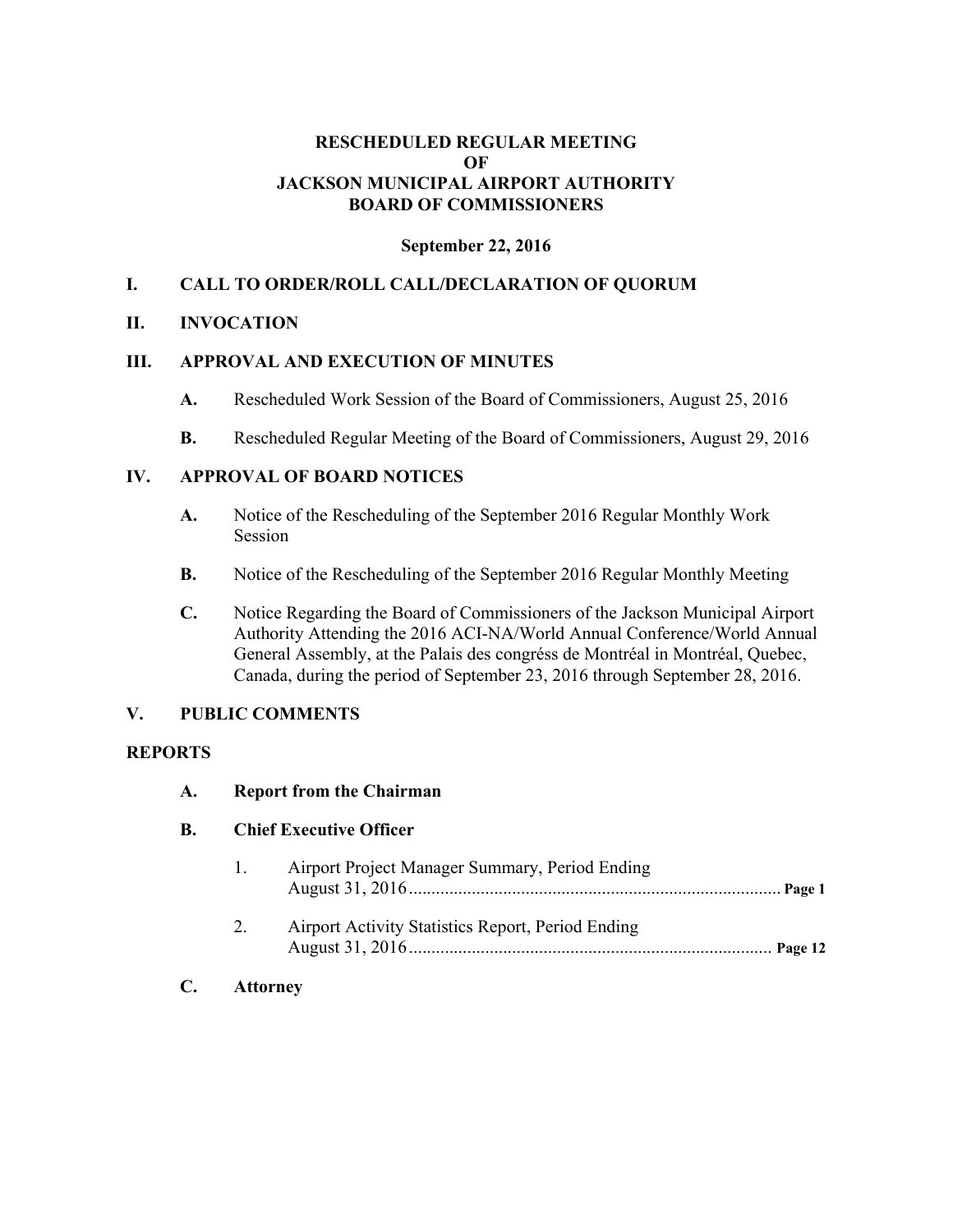# **VI. ACTION ITEMS**

# **A. Financial Matters**

|                | 1. | FY 2016 Operating and Maintenance Budget Amendment, JMAA:                                                                                                                            |
|----------------|----|--------------------------------------------------------------------------------------------------------------------------------------------------------------------------------------|
|                | 2. | Financial Reports for August 2016:                                                                                                                                                   |
|                |    | (a)                                                                                                                                                                                  |
|                |    | (b)                                                                                                                                                                                  |
|                |    | (c)                                                                                                                                                                                  |
|                | 3. | Early Issues                                                                                                                                                                         |
|                |    | McAfee3 Architects and General Services, JMAA Approve<br>(a)                                                                                                                         |
| <b>B.</b>      |    | <b>Service Agreements</b>                                                                                                                                                            |
|                | 1. | Project Management Support Services, JMAA: Authorize                                                                                                                                 |
| $\mathbf{C}$ . |    | <b>Construction Projects</b>                                                                                                                                                         |
|                | 1. | JMAA Project No. 003-15, Fifth Floor Environmental<br>Remediation and Renovation, JAN: Authorize Award and<br><b>Execution of Contract for Construction</b>                          |
|                | 2. | JMAA Project 001-15 Roadway Signage Improvements, JAN:<br>Authorize Award and Execution of Contract for Construction<br>(Headrick Signs and Graphics, Inc.) and Authorize Request to |
|                | 3. | JMAA Project 017-15 Concession Improvements, JAN: Authorize<br>Advertisement for Bids for Competitive Bids for Construction and                                                      |
| D.             |    | <b>Procurements</b>                                                                                                                                                                  |
|                | 1. | Virtual Server Hardware and Software Procurement, JMAA:<br>Authorize Publication of Solicitation for Competitive Quotes, and                                                         |